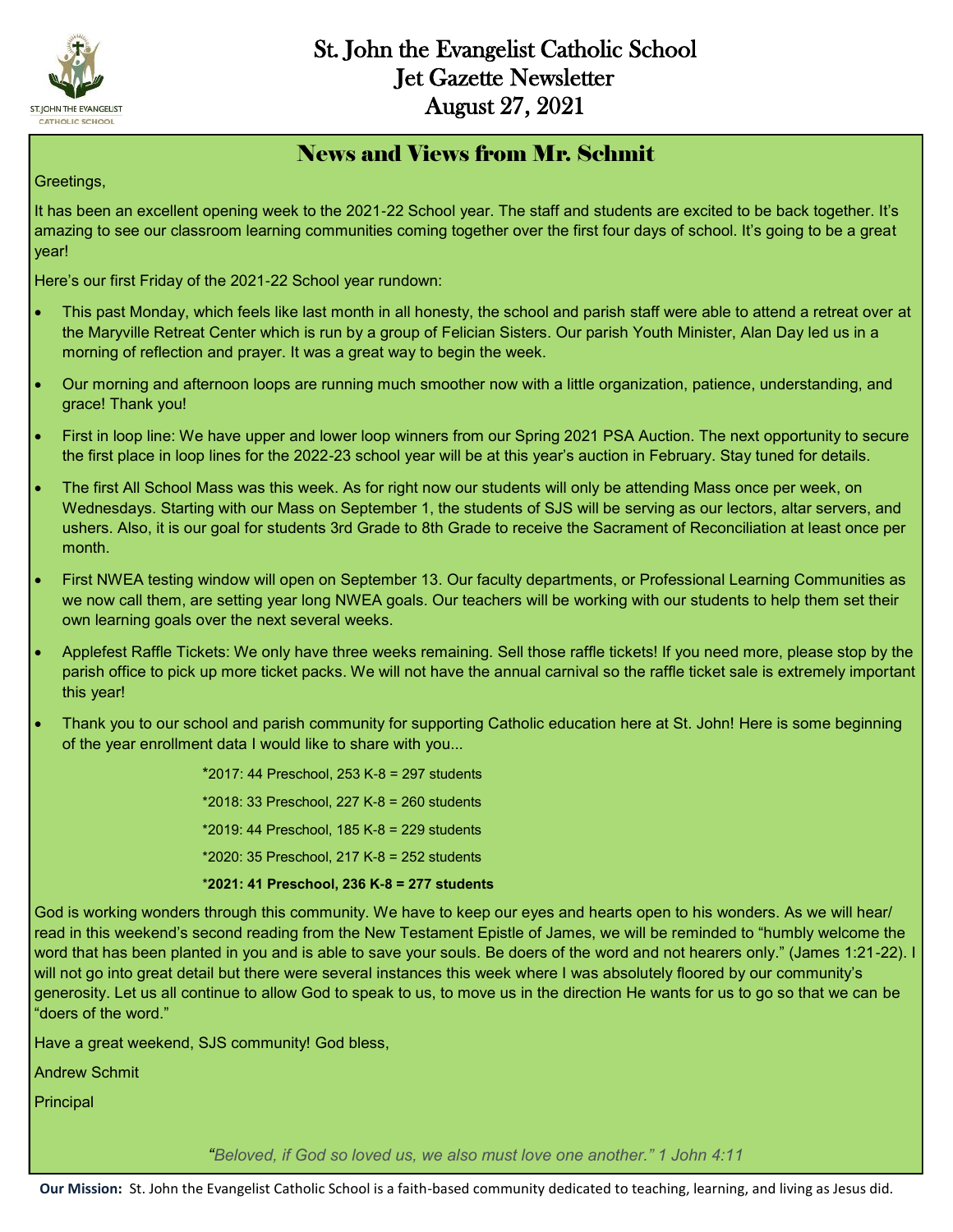# **Dates to Remember**

|          |    | <b>SEPTEMBER</b>                                                  |
|----------|----|-------------------------------------------------------------------|
| Friday   | 3  | No School                                                         |
| Monday   | 6  | Labor Day-No School                                               |
| Monday   | 6  | Happy Birthday, Mrs. Trollman!                                    |
| Friday   | 10 | No School-Applefest Golf Outing                                   |
| Saturday | 18 | Altar Server Training 9AM-More details will be provided next week |
| Monday   | 20 | Picture Day                                                       |

#### **Important Parent Information**

#### **Please be sure to return your Emergency Card if you haven't already done so.**

#### **Report All Student Absences**

This is a must!!! Please be sure to let the office know of ALL absences whether due to illness or not. We have to follow up on all unreported absences, so it is helpful if you can let us know in the morning if your child is not coming to school. If the absence is due to illness, please let us know what symptoms your child is experiencing. A general report of "not feeling well" will still require a follow up call for more information. To report an absence, you can call the school office or you can email Mrs. Haiss at ahaiss@sjseducation.com.

# **Food Service**

#### **LUNCH TIMES**

| Kindergarten and 1st grade: | 10:50 AM-11:15 AM |
|-----------------------------|-------------------|
| 2nd and 3rd grades:         | 11:20 AM-11:45 AM |
| 4th and 5th grades:         | 11:50 AM-12:15 PM |
| Middle School:              | 12:25 PM-12:50 PM |

Please remember that under our current protocols, no third party lunch deliveries will be accepted. If a parent needs to drop off a forgotten lunch, please label the lunch box and place it on the table between the two sets glass doors in the lobby. Students may also get hot lunch if they have forgotten their lunch at home.

Don't forget that all lunches and snacks should be nut free. If you are sending a sandwich made from a product such as "Wow" Butter, please label it as such so that our lunch helpers know that it is a nut-free product.



### **Athletics Information**

#### **From the AD:**

7/8 Football is off and running. Our kids have joined the other Catholic Schools.

We are practicing at Powers and our games will be on Wednesdays at 5:30. We will post schedule next week.

We are looking for a head coach for Flag football for grades 5/6. That will start after Labor Day with one week of practice and games on Sundays . We have kids interested .

We are also looking for a cross country coach for 4-8th grade . It's a good time to enjoy the fall with some running. You can do multiple fall sports. St. John is off and running with fall sports.

Please reach out if you are interested.

Scott McPeake

St. John AD

810-869-4344 cell

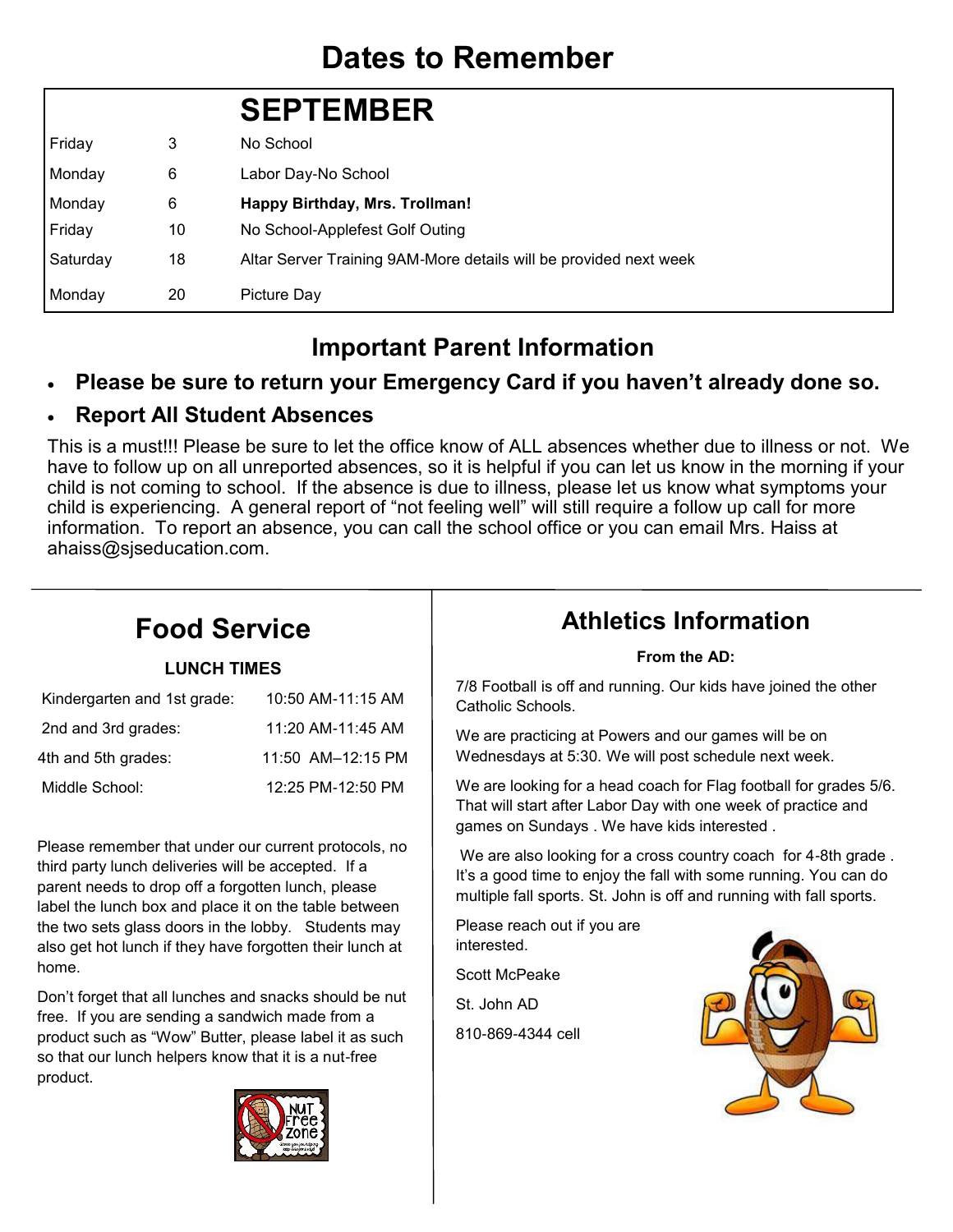

**School office hours are Monday-Friday 7:30 AM to 4:00 PM when school is in session.**

**PLEASE NOTE: The office will be CLOSED DAILY from 3:10-3:30 PM to allow office staff to assist with new dismissal procedures. Phones will still be open (you may have to leave a message), but the office will be closed to ALL visitors. Any students needing early dismissal will need to be picked up prior to 3:10. After 3:10 PM, all students will be sent to the preschool loop, upper loop, or Jets Club. Students may not wait by the office.** 

**Please note that drop off begins at 7:40 AM each morning. Please do not drop your child off before 7:40. Please wait until the supervisors start to release from the cars. The lobby is reserved for the families of supervising parents. If you need to drop off your children prior to 7:40 AM, please take them to Jets Club.** 

#### **MEDICATIONS**

Any medication for your child must be kept in the school office. Medications should be



labeled. You must also fill out a medication authorization form before any medication can be given. The form is available in the office or on the school website.

#### **HELP WANTED**

We are looking for volunteers to help out on Popcorn Fridays. If you are interested, please contact our popcorn chair, Jillian Arndt at jillian.ski@tgmail.com. All volunteer requirements must be met.



#### Homeroom Parents for 2021-2022

If you are interested in being a homeroom parent for this school year, please email Mrs. Haiss as soon as possible. We do have a few homerooms covered. We will be reaching out individually to homerooms still in need next week. Please be sure to contact us if you are interested.

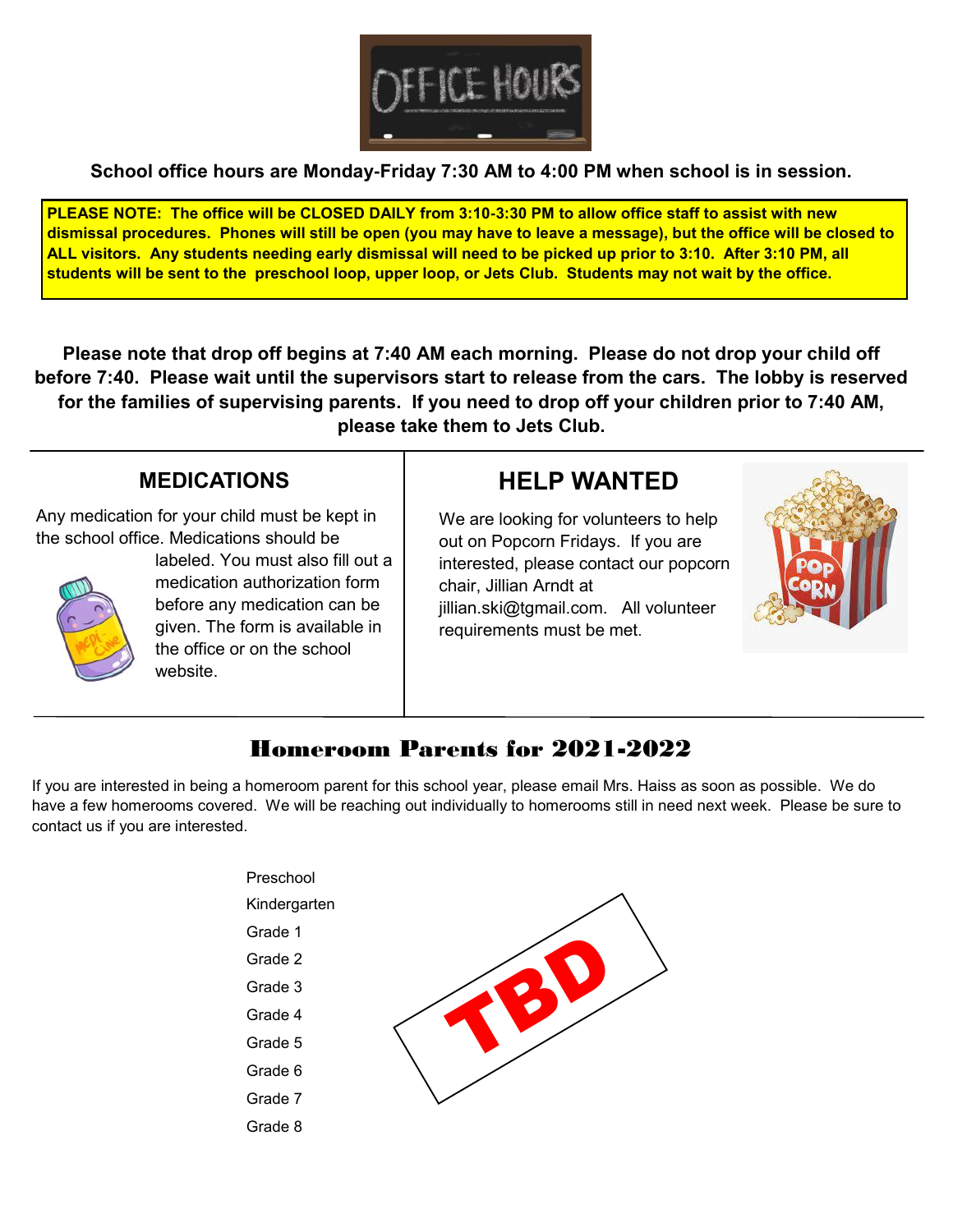#### **VISITOR PROCEDURES**

- Essential staff and students will be the only people allowed in the school building unless special permission is granted in advance by administration
- The Uniform Closet will only be open and available to parents after school, beginning at 3:30 PM. You do not need an appointment.
- Adult guests entering the school must wear a facial covering and wash/sanitize hands prior to entering
- Guests will not be permitted to join students for lunch
- No third party lunch deliveries

 If an item from home needs to be delivered to a student, you may drop it off in the office or leave the item on the table between the two sets of glass doors in the front lobby. Be sure the item is clearly labeled for the student to whom it belongs. Office staff will periodically check for items throughout the day.

## **Requirements for Volunteers**

The Diocese of Lansing requires that anyone who has contact with minor children receive Virtus Training, including all volunteers. In order to be a volunteer at St. John the Evangelist Catholic School, you must complete the following:

1. Register online at https://www.virtusonline.org to attend a "Protecting God's Children" presentation. You must attend the presentation for which you registered. Upcoming "Protecting God's Children" training sessions will be added to the website periodically. We will also keep you informed as additional sessions are added.

2. Read and sign the Diocese of Lansing Volunteer Code of Conduct. This form is available in the school office or you can print one [here.](https://www.dioceseoflansing.org/sites/default/files/2020-03/CodeofConduct_03_2020-r1.pdf) 

3. Read and sign the Diocese of Lansing Criminal Background Check Form. This form is available in the school office or you can print one [here.](https://www.dioceseoflansing.org/sites/default/files/2017-03/DOLBackgroundCheckReleaseNOV2014_0.pdf) 

You may not participate in any volunteer positions until you have completed all requirements.

**Please note that any one who completed Virtus Training more than 5 years ago (2015 and prior) is required to complete an online refresher training course. You will receive notification of this in the next few weeks.** 

#### **Spiritwear**

Stay tuned for details regarding opportunities to purchase spiritwear.

On Spiritwear days, students may wear St. John School or Powers

Catholic High School apparel with jeans or uniform bottoms. Jeans should be in good condition free from rips or tears. Students may not wear leggings to school on spiritwear days or out of uniform days. This applies to all students from preschool to 8th grade.

Students who are not wearing the appropriate uniform or spiritwear may be asked to change into something from the uniform closet or be asked to call home for a change of clothes.



#### **Kids Golf Clinic**

Prior to the Applefest Golf Outing on September 10th, there will be a Kids Golf Clinic from 9 AM to 10 AM. Be sure to register soon because there are limited spots available. Click [here](https://www.stjohnfenton.org/applefest-golf-registration.html) to register for free.